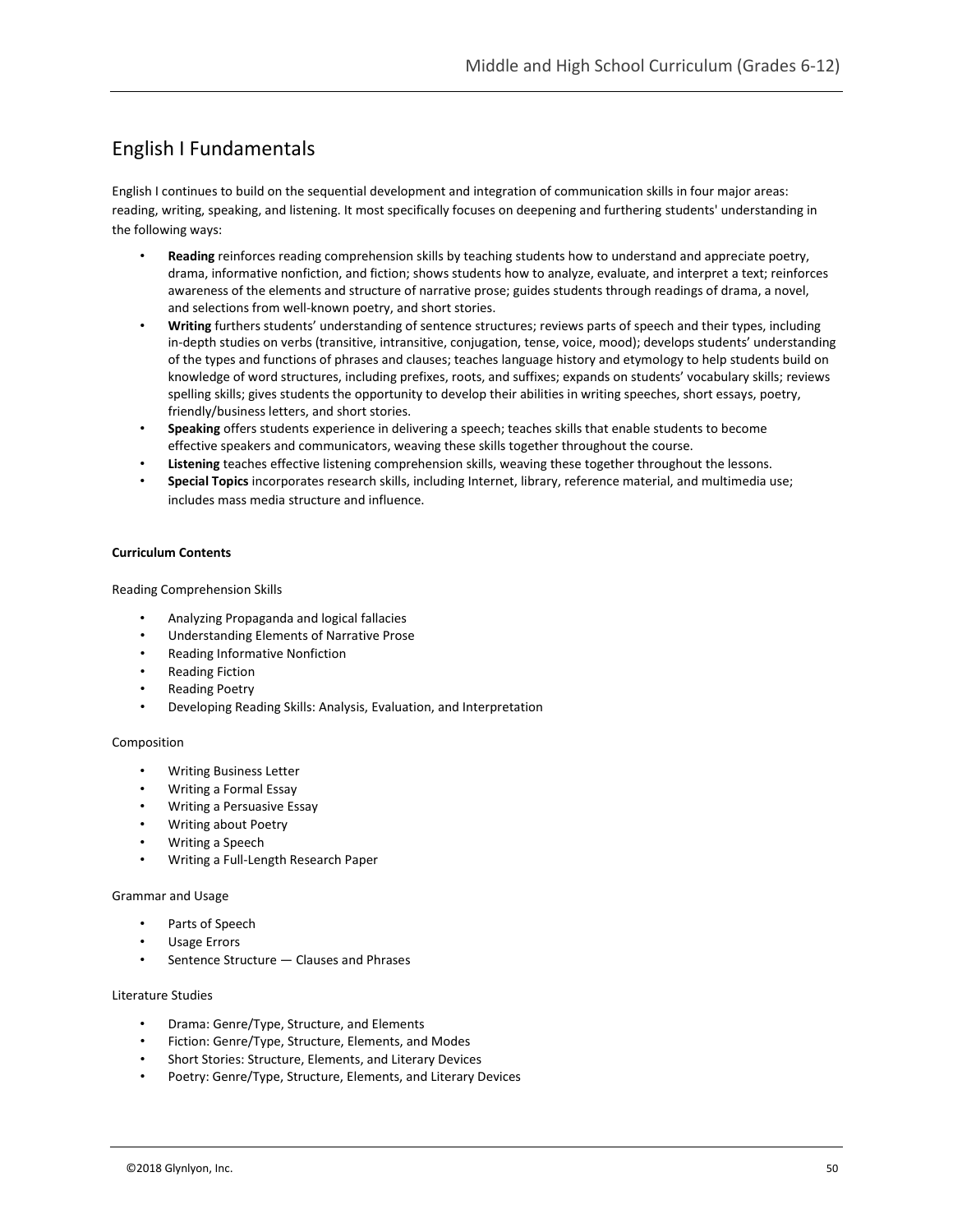Speaking and Listening

- Listening Skills: Elements, Common Errors, and Strategies
- Speaking Skills: Elements, Purpose, Organization, and Delivery
- Special Topics
- Origin/Development of Language
- Research Skills: Internet, Library, and Reference Materials
- Visual Media: Charts, Graphs, and Tables

# **Literature List**

The following are literary works students will encounter in English I:

#### Drama

- Shakespeare, William.
	- o *Romeo and Juliet*

# Fiction

- Connell, Richard.
	- o "The Most Dangerous Game" (excerpt)
- Saki.
	- o "The Open Window"
- Verne, Jules. o *Twenty Thousand Leagues Under the Sea*

#### Poetry

- Homer.
	- o *The Odyssey*
- Wordsworth, William. o "Lines Written in Early Spring" (excerpt)
- Rossetti, Christina. o "Up-Hill"
- Johnson, Ben.
	- o "To the memory of my beloved, The AUTHOR Mr. William Shakespeare, And what he hath left us"
- Keats, John.
	- o "To My Brother George"
- Whitman, Walt.
	- o "As I Ponder'd in Silence"
- Tennyson, Alfred Lord.
	- o "The Eagle"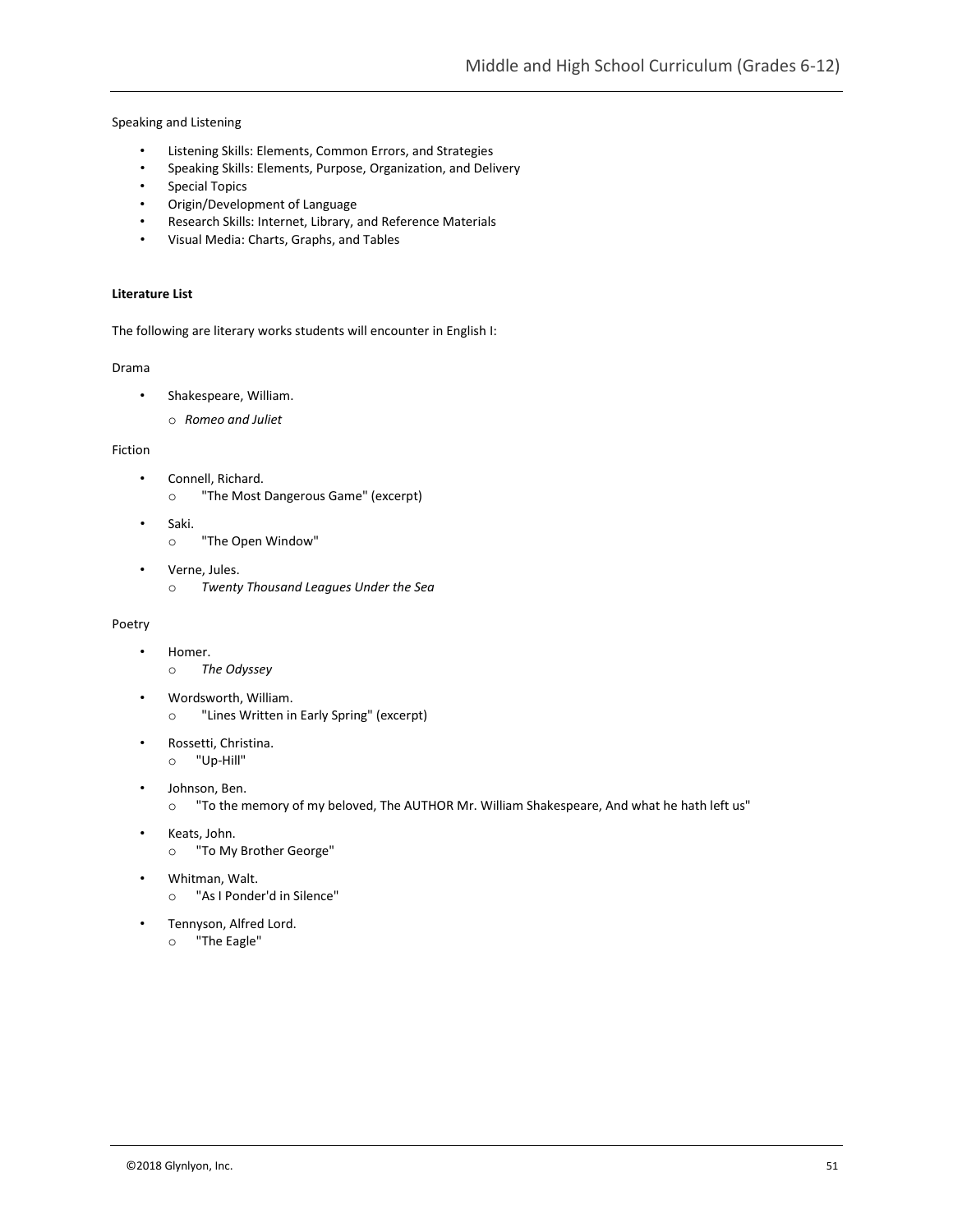|                |                    | Unit 1: Reading and Writing      |     |                                  |  |  |
|----------------|--------------------|----------------------------------|-----|----------------------------------|--|--|
|                | <b>Assignments</b> |                                  |     |                                  |  |  |
|                |                    | Course Overview                  | 13. | Listening                        |  |  |
|                | 2.                 | <b>Word Meanings</b>             | 14. | <b>Using Visual Aids</b>         |  |  |
|                | 3.                 | Word Parts                       | 15. | Essay: The Value of Visual Aids* |  |  |
| I Fundamentals | 4.                 | Determining the Author's Message | 16. | Speaking                         |  |  |
|                | 5.                 | <b>Reading Strategies</b>        | 17. | Project: Effective Oral Reading* |  |  |
|                | 6.                 | Essay: Persuasion                | 18. | Project: Delivering a Speech     |  |  |
|                | 7.                 | Quiz 1: Reading                  | 19. | Quiz 3: Speaking                 |  |  |
| English        | 8.                 | Preparing to Write a Paper       | 20. | Review                           |  |  |
|                | 9.                 | <b>Drafting</b>                  | 21. | Special Project*                 |  |  |
|                | 10.                | <b>Using Vocabulary</b>          | 22. | Test                             |  |  |
|                | 11.                | Spelling and Pronunciation       | 23. | Alternate Test*                  |  |  |
|                | 12.                | Quiz 2: Writing                  | 24. | <b>Glossary and Credits</b>      |  |  |

#### **Assignments**

- 
- 2. Plural Nouns 14. Sentence Parts 3. Possessive Nouns 15. Letter Writing
- 

English I Fundamentals

English I Fundamentals

- 5. Verbs: Principal Parts, Tense, Voice, and Mood 17. Essay: Business Letter
- 
- 7. Adverbs 3. 2002 19. Review
- 8. Quiz 1: Nouns, Verbs, and Modifiers 20. Special Project\*
- 9. Pronouns and Antecedents 21. Test
- 10. Prepositions, Conjunctions, and Interjections 22. Alternate Test\*
- 
- 12. Clauses
- 1. Parts of Speech and Noun Types 13. Quiz 2: Phrases, Clauses, and Pronouns
	-
	-
- **4. Adjectives 16. Essay: Informal Letter\*** 
	-
- 6. Working With Verbs 18. Quiz 3: Sentence Structure and Letter Writing
	-
	-
	-
	-
- 11. Phrases 23. Glossary and Credits

# **Unit 3: Language Use and Language History**

|                           | <b>Assignments</b> |                                          |     |                                                    |  |  |
|---------------------------|--------------------|------------------------------------------|-----|----------------------------------------------------|--|--|
| I Fundamentals<br>English |                    | 1. Avoiding Common Errors                | 9.  | Moving and Morphing                                |  |  |
|                           |                    | 2. Verb Tense                            |     | 10. A Brief History of English                     |  |  |
|                           |                    | 3. Quiz 1: Avoiding Common Errors        |     | 11. Quiz 3: Nature of Language; History of English |  |  |
|                           |                    | 4. Comparing with Adjectives and Adverbs |     | 12. Review                                         |  |  |
|                           |                    | 5. Analogies                             | 13. | Special Project*                                   |  |  |
|                           |                    | 6. Gerunds and Participles               |     | 14. Test                                           |  |  |
|                           |                    | 7. Quiz 2: Comparing Correctly           | 15. | Alternate Test*                                    |  |  |
|                           |                    | 8. Nature of Language                    | 16. | <b>Glossary and Credits</b>                        |  |  |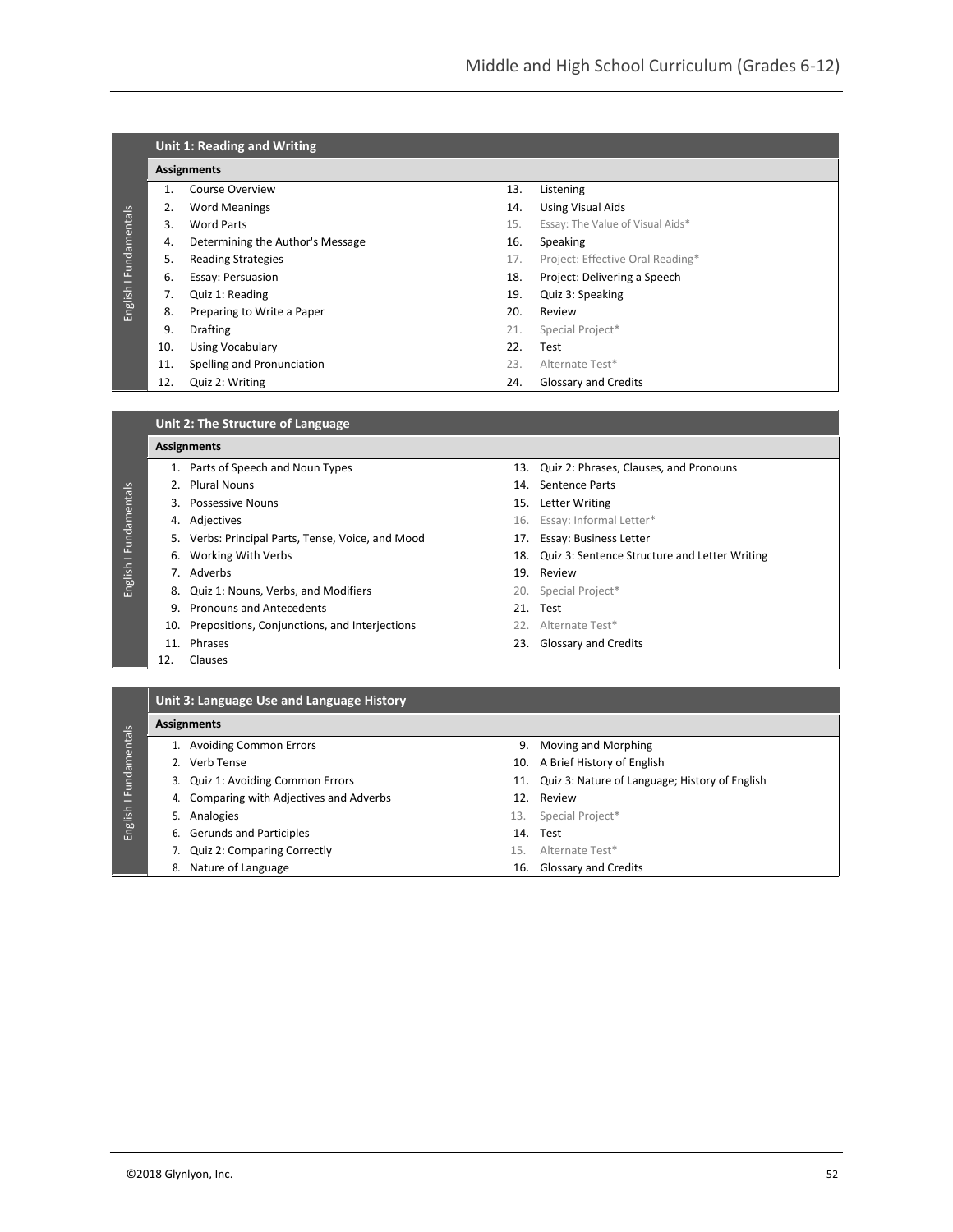#### **Unit 4: Researching a Complex Process**

#### **Assignments**

- 1. Modes and Methods
- 2. Structures and Features
- 3. Interpreting Visuals
- 4. Complex Processes
- 5. Project: Graphically Organize a Complex Process
- 6. Project: Evaluating Knowledge of a Complex Process\*
- 7. Quiz 1: Reading Exposition
- 9. Project: Proposal, Outline, and Works Cited
- 10. Finding Sources in the Library
- 11. Project: Library Hunt\*
- 12. Web Sources

En glis h

- 13. Documentation
- 14. Citation Formats
- 15. Writing Note cards
- 16. Using Sources
- 17. Prewriting Strategies
- 18. Quiz 2: Research and Writing 19. Essay: Complex Process
- 20. Introduction to Conclusion
- 21. Language, Voice, and Style
- 22. Revision and Evaluation
- 
- 23. Adding Media
- 24. Presenting
- 25. Project: Multimedia Presentation
- 26. Project: Peer Review and Evaluation\*
- 27. Project: Final Draft
- 28. Quiz 3: Write Right
- 29. Special Project\*
- 30. Review
- 31. Test
- 32. Alternate Test\*
- 33. Glossary and Credits

#### **Unit 5: Practical Persuasion**

#### **Assignments**

English

- 1. What is Persuasion?
- 2. SOAP and the World of Business
- 3. Quiz 1: Persuasion and Business
- 4. Introducing an Argument and Building an Outline
- 6. Researching an Argument
- 7. Project: Researching Your Argument
- 8. Project: Conducting an Interview\*
- 9. Writing a Rough Draft
- 10. Report: Writing Your Rough Draft
- 11. Project: Revising Your Rough Draft
- 12. Quiz 2: The Persuasive Proposal
- 13. The Persuasive Speech
- 14. Project: Giving Your Persuasive Speech
- 15. Quiz 3: Speaking Persuasively
- 16. Special Project\*
- 17. Review
- 18. Test
- 19. Alternate Test\*
- 20. Glossary and Credits

| Englishl |             | Unit 6: Semester Review and Exam |    |                          |  |  |
|----------|-------------|----------------------------------|----|--------------------------|--|--|
|          | Assignments |                                  |    |                          |  |  |
|          |             | 1. Review $(1)$                  |    | Alternate Exam - Form A* |  |  |
|          |             | 2. Exam                          | 4. | Alternate Exam - Form B* |  |  |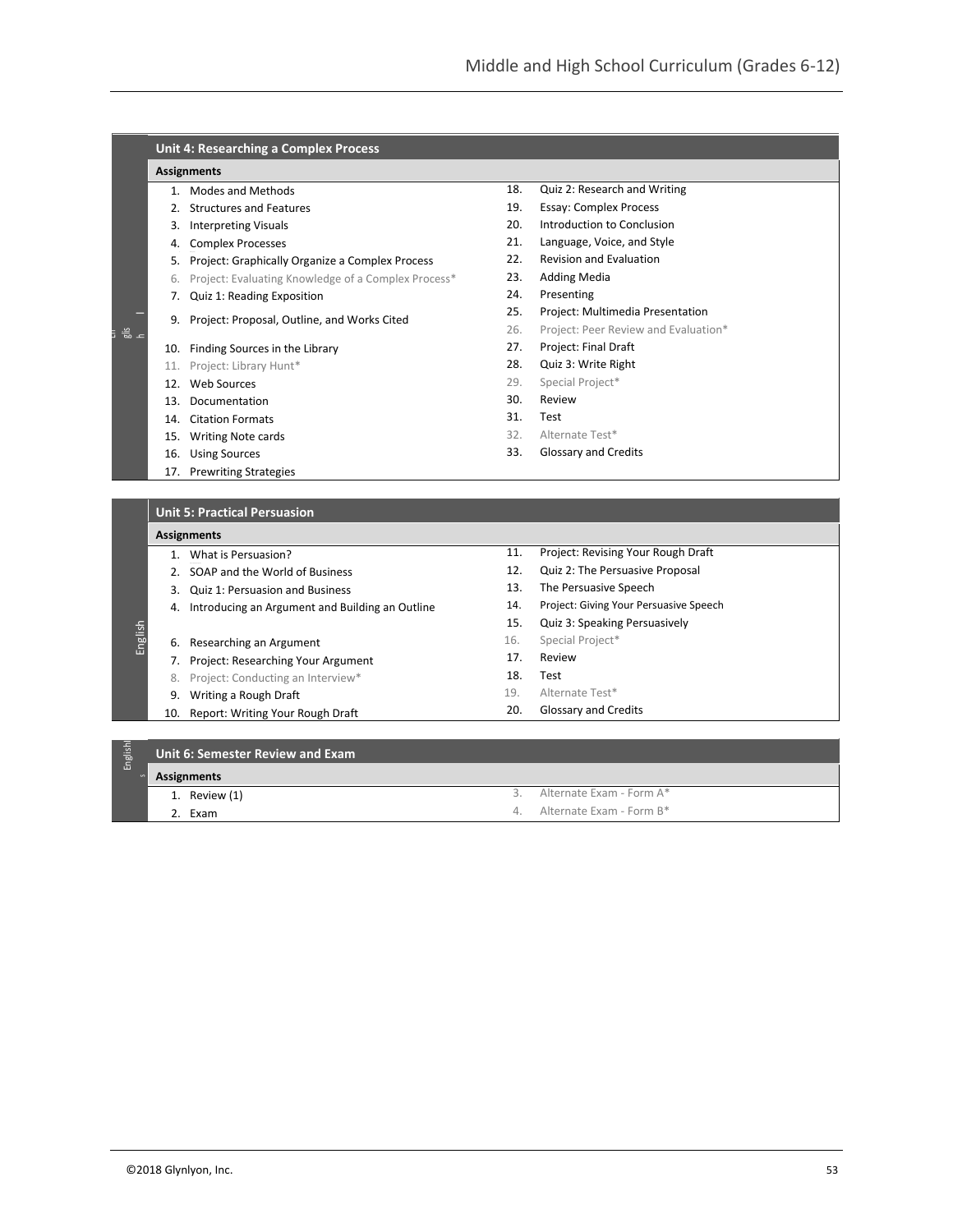13. Essay: Short Story Response 14. Essay: Short Story Rewrite 15. Quiz 3: Short Story Comprehension

16. Review 17. Special Project\*

|                             |                                         | <b>Unit 7: Mass Media</b>                       |     |                                                   |  |  |  |
|-----------------------------|-----------------------------------------|-------------------------------------------------|-----|---------------------------------------------------|--|--|--|
| I Fundamentals              |                                         | <b>Assignments</b>                              |     |                                                   |  |  |  |
|                             |                                         | What is Mass Media?                             | 11. | Reliability of a Media Source                     |  |  |  |
|                             |                                         | 2. Types of Mass Media                          | 12. | Project: Evaluating an Advertisement              |  |  |  |
|                             | 3.                                      | Project: Mass Media and SOAP                    | 13. | Project: Comparing and Contrasting Media Coverage |  |  |  |
|                             | 4.                                      | Interpreting Visual Elements in Mass Media      | 14. | Quiz 2: Aspects of Mass Media                     |  |  |  |
|                             | 5.                                      | Project: Create, Present, and Evaluate a Poster | 15. | Review                                            |  |  |  |
| English                     | 6.                                      | Quiz 1: Mass Media                              |     | 16. Special Project*                              |  |  |  |
|                             |                                         | 7. Agendas in the Media                         | 17. | Test                                              |  |  |  |
|                             | 8.                                      | Bias in the Media                               |     | 18. Alternate Test*                               |  |  |  |
|                             | 9.                                      | Methods of Appeal in the Media                  | 19. | <b>Glossary and Credits</b>                       |  |  |  |
|                             | 10.                                     | Fallacies in the Media                          |     |                                                   |  |  |  |
|                             |                                         |                                                 |     |                                                   |  |  |  |
|                             | <b>Unit 8: Poetry and Short Stories</b> |                                                 |     |                                                   |  |  |  |
|                             |                                         | <b>Assignments</b>                              |     |                                                   |  |  |  |
| $\frac{3}{2}$ $\frac{6}{8}$ |                                         | <b>Understanding Poetry</b>                     | 11. | "The Gift of the Magi"                            |  |  |  |
|                             |                                         | Essay: "Up-Hill"                                | 12. | "The Open Window"                                 |  |  |  |

|                 |     | 8. Action And Plot: "The Most Dangerous Game" | 18. | Test                            |
|-----------------|-----|-----------------------------------------------|-----|---------------------------------|
|                 | 9.  | Theme, Language, Setting, Symbolism           | 19. | Alternate Test*                 |
|                 | 10. | Quiz 2: Short Story Fundamentals              | 20. | Glossary and Credits            |
|                 |     |                                               |     |                                 |
|                 |     | <b>Unit 9: The Odyssey</b>                    |     |                                 |
|                 |     | <b>Assignments</b>                            |     |                                 |
|                 |     | 1. The Trojan War                             | 16. | <b>Confronting Sea Monsters</b> |
|                 |     | 2. Homer and Epic Poetry                      | 17. | <b>Essay: Temptation</b>        |
| $B$ $B$ $B$ $A$ |     | 3. Project: Whose Hero?                       | 18. | Storyteller's Guide             |
|                 | 4.  | Telemachus Epic                               | 19. | Life on Ithaca                  |
|                 | 5.  | <b>Waiting for Odysseus</b>                   | 20. | All Manner of Manners           |
|                 |     | 6. Xenia!                                     | 21. | Penelope                        |
|                 |     | 8. Heart's-Ease                               | 22. | <b>Cleaning House</b>           |
|                 |     |                                               | 23. | Peace at Last                   |
| $\overline{ }$  | 9.  | Odysseus, Finally!                            | 24. | <b>Wandering Odysseus</b>       |
|                 | 10. | Nausicaa                                      | 25. | Quiz 3: Home Sweet Home         |
|                 | 11. | Egomania!                                     | 26. | Review                          |
|                 | 12. | The Blame Game                                | 27. | Special Project*                |
|                 |     | 13. Circe                                     | 28. | Test                            |
|                 |     | 14. The Dead                                  | 29. | Alternate Test*                 |
|                 | 15. | Quiz 2: The Voyage Home                       | 30. | Glossary and Credits            |

3. Meter, Form, And Language

7. Short Story Fundamentals

4. Essay: Poetry

6. Quiz 1: Poetry